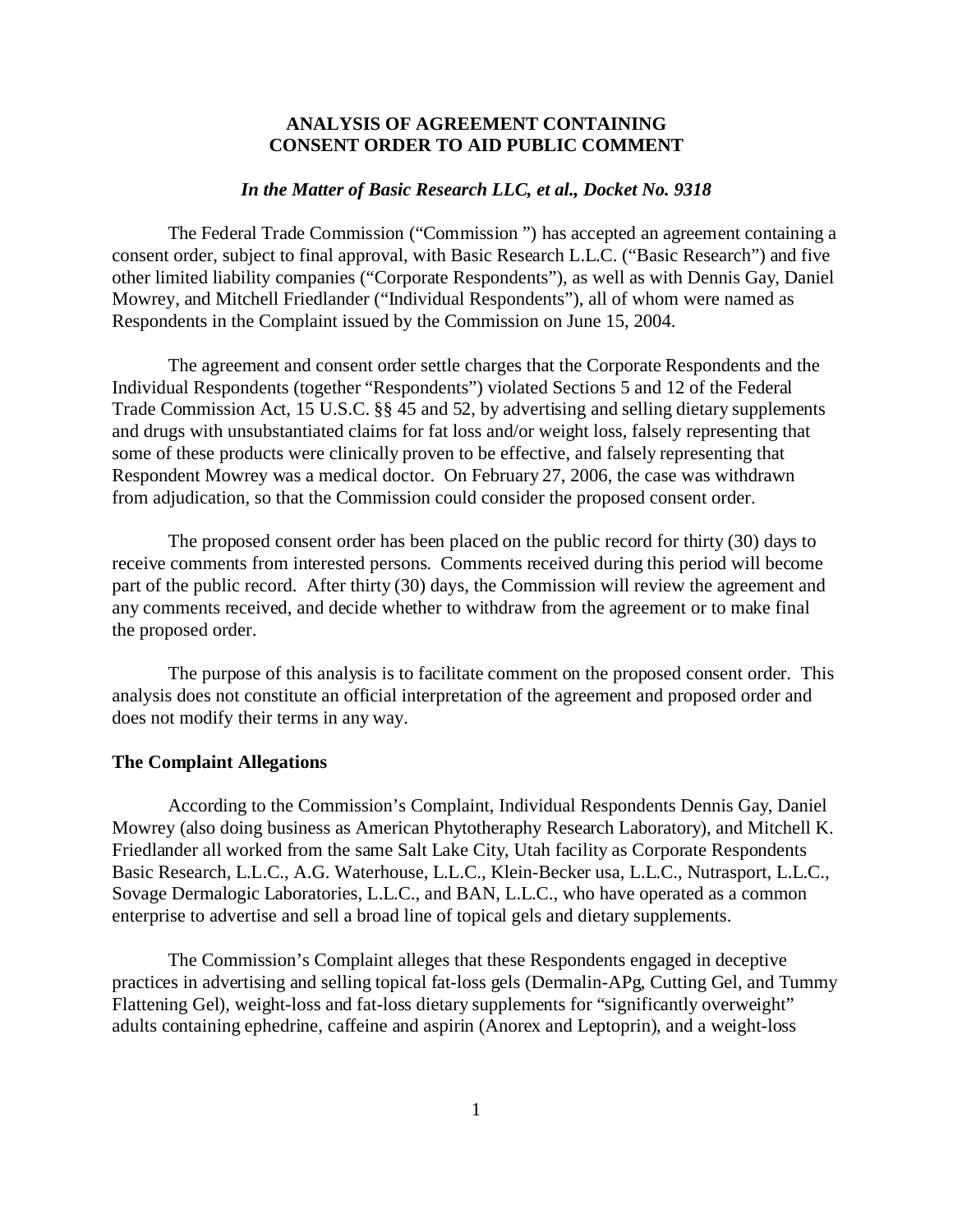dietary supplement for children containing glucomannan (PediaLean). Specifically, the Commission's Complaint challenges the following claims as unsubstantiated:

- that Dermalin-APg, Cutting Gel, and Tummy Flattening Gel cause rapid and visibly obvious fat loss in areas of the body to which they are applied;
- that Leptoprin and Anorex cause weight loss of more than 20 pounds in significantly overweight users and that those products cause loss of substantial, excess fat in significantly overweight users; and
- that PediaLean causes substantial weight loss in overweight or obese children.

Additionally, the Complaint challenges the following claims as false:

- that published, clinical testing proves that Cutting Gel and Tummy Flattening Gel cause rapid and visibly obvious fat loss in areas of the body to which they are applied;
- that clinical testing proves that Leptoprin causes weight loss of more than 20 pounds, including as much as 50, 60, or 147 pounds, in significantly overweight users; and that clinical testing proves that Leptoprin causes loss of substantial, excess fat in significantly overweight users;
- that clinical testing proves that PediaLean causes substantial weight loss in overweight or obese children; and
- that Respondent Mowrey is a medical doctor.

## **The Proposed Consent Order**

The proposed consent order contains provisions designed to prevent Respondents from continuing the illegal conduct alleged in the Complaint, and from engaging in future practices similar to those previously alleged. The proposed order's specific provisions are as follows:

The core prohibitions appear in Paragraphs I through IV. Paragraph I prohibits Respondents from making any unsubstantiated representations that Dermalin-APg, Cutting Gel, Tummy Flattening Gel, Anorex, Leptoprin, PediaLean, or any substantially similar product, cause weight loss or fat loss. At the time that any Respondents make weight loss or fat loss claims for any of those products, Respondents must possess and rely upon a reasonable basis for such claims, which shall consist of competent and reliable scientific evidence.

Paragraph II of the proposed order prohibits Respondents from making any unsubstantiated representations that any food, drug, or dietary supplement has an effect on any disease, on the structure or function of the human body, or other health benefits or weight loss benefits. At the time that any Respondents make any such claims, Respondents must possess and rely upon a reasonable basis for those claims, which shall consist of competent and reliable scientific evidence.